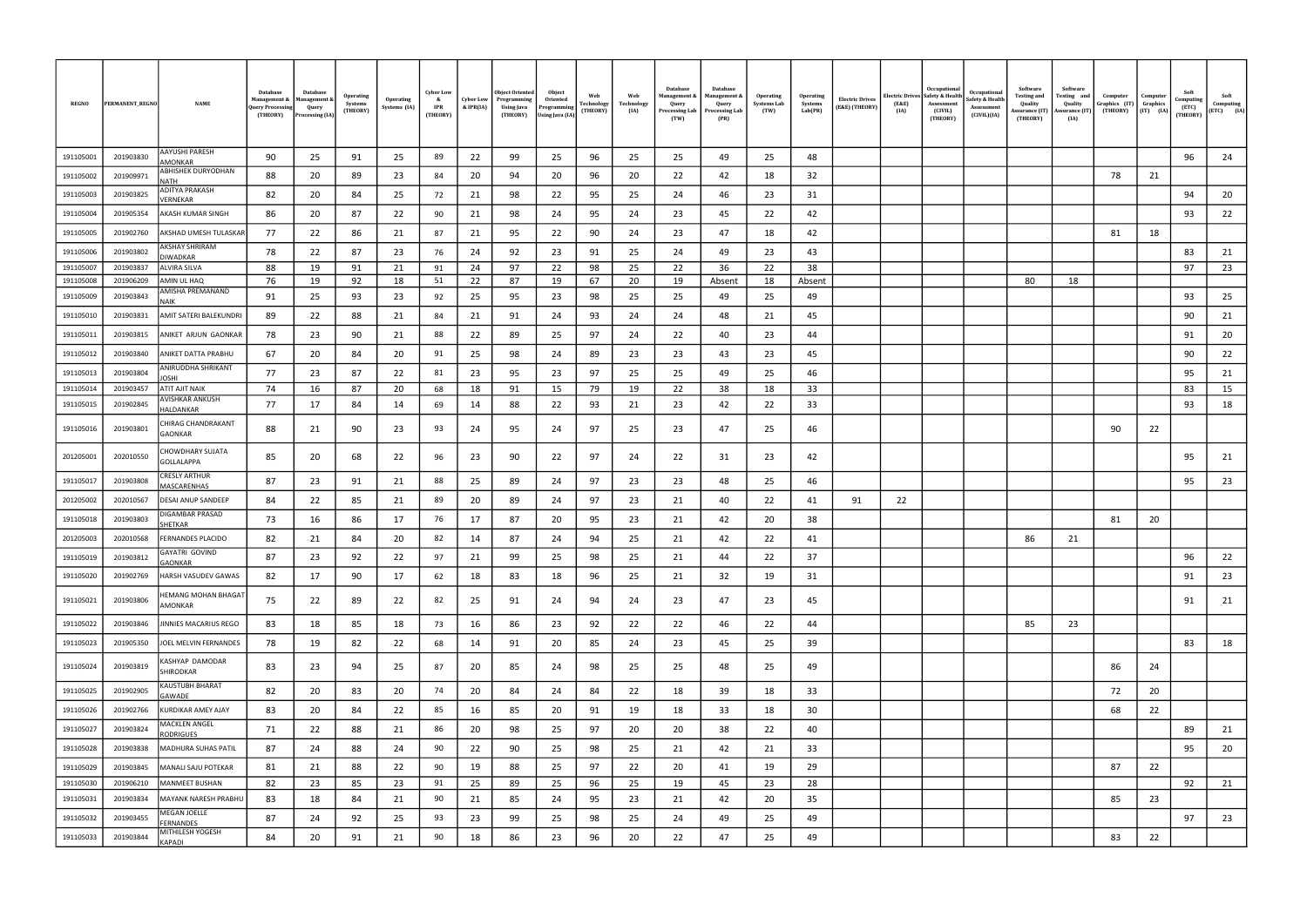| 191105034 | 201903805 | MOHAMMAD SAIF<br><b>AROOQUI</b>                        | 86  | 24 | 93 | -25 | 92                  | 20      | 93       | 25       | 98 | 25       | 22      | 47     | 25       | 49     |  |  |    |    |    |    | 93 | 23 |
|-----------|-----------|--------------------------------------------------------|-----|----|----|-----|---------------------|---------|----------|----------|----|----------|---------|--------|----------|--------|--|--|----|----|----|----|----|----|
| 201205004 | 202010542 | <b><i>AOHAMMED AFAAN</i></b><br>SAJJAD HUSSAIN SHAIKH  | 83  | 24 | 87 | -21 | 95                  | 21      | 96       | 25       | 97 | 25       | 24      | 39     | 20       | 40     |  |  | 90 | 25 |    |    |    |    |
| 191105035 | 201902908 | NAGESH SUYASH SUNIL<br><b>RANE</b>                     | 82  | 21 | 83 | 18  | 80                  | 14      | 83       | 21       | 96 | 24       | 21      | 35     | 19       | 33     |  |  |    |    |    |    | 87 | 18 |
| 191105036 | 201903821 | NATHAN FIRMIN<br><b>ERNANDES</b>                       | 76  | 23 | 89 | 23  | 80                  | 20      | 86       | 25       | 97 | 25       | 25      | 48     | 21       | 46     |  |  |    |    |    |    | 90 | 20 |
| 191105037 | 201902762 | NAVISH NARESH NAIK                                     | 90  | 23 | 84 | 22  | 81                  | 23      | 83       | 24       | 90 | 24       | 25      | 48     | 23       | 47     |  |  |    |    |    |    | 90 | 23 |
| 191105038 | 201903832 | NESHWIN COLACO                                         | -73 | 24 | 88 | 21  | 89                  | 22      | 86       | 25       | 97 | 25       | 23      | 44     | 22       | 46     |  |  |    |    |    |    | 93 | 24 |
| 191105039 | 201902767 | NIKHIL KARL CORREIA                                    | 81  | 21 | 82 | 21  | 62                  | 13      | 86       | 24       | 91 | 22       | 20      | 42     | 20       | 42     |  |  |    |    |    |    | 95 | 20 |
| 191105040 | 201903841 | VILAY SHAILESH<br>MANDURKAR                            | 72  | 20 | 84 | 21  | 79                  | 21      | 99       | 25       | 96 | 25       | 21      | 47     | 20       | 45     |  |  |    |    | 89 | 24 |    |    |
| 191105041 | 201903129 | IILESHKUMAR<br>SHANKERLAL AGGARWAL                     | 86  | 22 | 87 | -24 | 76                  | 10      | 85       | 22       | 97 | 25       | 23      | 48     | 21       | 44     |  |  |    |    |    |    | 93 | 21 |
| 191105042 | 201905347 | <b>NOUF SHAIKH</b>                                     | -75 | 22 | 86 | 24  | 91                  | 23      | 96       | 23       | 98 | 24       | 23      | 43     | 22       | 45     |  |  |    |    |    |    | 96 | 20 |
| 191105043 | 201903833 | OM PRASHANT PAVSE                                      | 71  | 20 | 87 | 21  | 85                  | 19      | 86       | 20       | 95 | 23       | 20      | 35     | 19       | 32     |  |  |    |    | 65 | 19 |    |    |
| 191105044 | 201902768 | ARSEKAR UTTAM<br>DAYANAND                              | 84  | 21 | 81 | 22  | 86                  | 23      | 82       | 21       | 97 | 21       | 18      | 37     | 19       | 31     |  |  | 80 | 22 |    |    |    |    |
| 191105045 | 201905348 | PRABHAKAR SANJAY<br>SAWANT DESSAI                      | 83  | 24 | 88 | 21  | 87                  | 19      | 83       | 24       | 97 | 25       | 25      | 48     | 20       | 47     |  |  |    |    |    |    | 87 | 19 |
| 191105046 | 201902844 | PRATIK PRAKASH NAIK                                    | 83  | 16 | 82 | 16  | 84                  | 20      | 85       | 17       | 89 | 22       | 21      | 36     | 19       | 41     |  |  |    |    | 78 | 17 |    |    |
| 201205005 | 202010551 | PRATIK VIJAYKUMAR<br>SWAMI                             | 85  | 22 | 83 | 22  | 80                  | 19      | 87       | 22       | 92 | 24       | 24      | 33     | 19       | 40     |  |  | 88 | 23 |    |    |    |    |
| 191105047 | 201909088 | PRAYAS GAUTAM<br>RAHUL SITARAM                         | 78  | 16 | 78 | 17  | 74                  | 20      | 83       | 19       | 91 | 16       | 20      | Absent | 17       | Absent |  |  |    |    |    |    | 82 | 15 |
| 191105048 | 201902763 | <b>/ISHWAKARMA</b>                                     | 83  | 21 | 86 | -24 | 84                  | 24      | 85       | 24       | 98 | 25       | 25      | 47     | 24       | 38     |  |  |    |    | 89 | 23 |    |    |
| 191105049 | 201903835 | RAMNATH MANJUNATH<br>NAYAK                             | 86  | 22 | 95 | -24 | 94                  | 25      | 97       | 24       | 98 | 25       | 25      | 47     | 25       | 49     |  |  |    |    | 86 | 21 |    |    |
| 191105050 | 201902764 | RAMNATH PRAKASH BHAT                                   | 86  | 23 | 96 | 24  | 95                  | 25      | 99       | 24       | 98 | 25       | 25      | 49     | 25       | 49     |  |  |    |    | 72 | 22 |    |    |
| 191105051 | 201903820 | RASIK SANTOSH RAIKAR                                   | 77  | 22 | 90 | -22 | 88                  | 18      | 84       | 24       | 96 | 25       | 25      | 48     | 22       | 45     |  |  |    |    |    |    | 90 | 22 |
| 191105052 | 201902759 | ROUNAK AJIT NAIK                                       | -73 | 22 | 83 | 22  | 77                  | 25      | 76       | 23       | 89 | 25       | 25      | 48     | 25       | 49     |  |  |    |    |    |    | 80 | 20 |
| 191105053 | 201903407 | RUTUJA ABHIJIT<br>/OLVOIKAR                            | 78  | 20 | 88 | -20 | 85                  | 18      | 82       | 21       | 91 | 24       | 23      | 34     | 20       | 31     |  |  |    |    |    |    | 92 | 21 |
| 191105054 | 201902761 | SAHIR SIKANDER<br>SHAICOLY                             | 72  | 16 | 81 | 17  | 55                  |         | 79       | 19       | 94 | 18       | 23      | 31     | 22       | 31     |  |  |    |    |    |    | 87 | 16 |
| 191105055 | 201903817 | SAI SAMEER KUMAR<br>OLLA.                              | 72  | 21 | 89 | 23  | 87                  | 20      | 91       | 25       | 92 | 25       | 25      | 46     | 22       | 46     |  |  |    |    |    |    | 95 | 20 |
| 191105056 | 201902906 | SAIRAJ ASHOK NAIK                                      | 81  | 19 | 89 | 21  | R <sub>1</sub><br>ິ | 15<br>ᆚ | ΩΩ<br>ບບ | つつ<br>∠∠ | 95 | つに<br>رے | 22<br>ᅩ | 32     | วว<br>رے | 29     |  |  | 78 | 23 |    |    |    |    |
| 191105057 | 201903458 | SAJAL SUBHASH<br>MANDREKAR                             | 81  | 23 | 92 | 16  | 89                  | 24      | 84       | 24       | 96 | 24       | 24      | 48     | 25       | 47     |  |  |    |    |    |    | 90 | 20 |
| 191105058 | 201905351 | <b>SAMEER LATIEF</b>                                   | 59  | 13 | 72 | 10  | 52                  | 17      | 61       | 14       | 83 | 18       | 17      | Absent | 17       | Absent |  |  | 84 | 21 |    |    |    |    |
| 191105059 | 201903460 | SAYLEE LEELADHAR<br>PHADTE                             | 81  | 20 | 85 | 24  | 91                  | 24      | 83       | 24       | 98 | 25       | 20      | 43     | 24       | 46     |  |  |    |    | 72 | 21 |    |    |
| 191105060 | 201902899 | SEJAL SURESH NAIK                                      | 78  | 19 | 91 | 19  | 78                  | 17      | 84       | 21       | 96 | 24       | 23      | 37     | 23       | 35     |  |  |    |    |    |    | 92 | 18 |
| 191105061 | 201903810 | SHARVANI ALIAS SONPARI<br>AVINASH PRABHU<br>SALGAONKAR | 83  | 24 | 87 | 23  | 89                  | 24      | 91       | 24       | 97 | 25       | 24      | 42     | 22       | 38     |  |  |    |    |    |    | 95 | 21 |
| 191105062 | 201906208 | <b>SHEETAL KAPRI</b>                                   | 86  | 24 | 94 | 25  | 96                  | 23      | 94       | 25       | 92 | 24       | 23      | 49     | 20       | 31     |  |  |    |    |    |    | 97 | 25 |
| 191105063 | 201903459 | <b>SHERWYN ANTHONY</b><br><b>ERNANDES</b>              | 86  | 25 | 90 | -25 | 91                  | 21      | 83       | 24       | 98 | 25       | 24      | Absent | 25       | Absent |  |  |    |    |    |    | 93 | 22 |
| 191105064 | 201903823 | SHIVAM SHABA DESSAI                                    | 86  | 24 | 96 | 25  | 86                  | 25      | 90       | 25       | 98 | 25       | 25      | 48     | 25       | 49     |  |  |    |    |    |    | 97 | 24 |
| 201205006 | 202010543 | SHREEYA DINESH DESAI                                   | 85  | 21 | 90 | 25  | 96                  | 25      | 92       | 24       |    | 24       | 22      | 35     | 22       | 45     |  |  |    |    |    |    | 89 | 20 |
| 191105065 | 201903811 | SHREY GURUPRASAD<br><b>NAIK</b>                        | 77  | 22 | 84 | 22  | 87                  | 23      | 86       | 23       | 95 | 24       | 23      | 47     | 20       | 42     |  |  |    |    |    |    | 90 | 18 |
| 191105066 | 201903836 | SHREYA DEEPAK PAI                                      | 79  | 21 | 85 | 25  | 79                  | 20      | 99       | 24       | 96 | 25       | 22      | 44     | 24       | 45     |  |  |    |    | 90 | 24 |    |    |
| 191105067 | 201903816 | SHREYAS PRASAD NAIK                                    | 81  | 21 | 87 | 24  | 83                  | 25      | 91       | 24       | 97 | 22       | 23      | 49     | 22       | 43     |  |  |    |    | 88 | 22 |    |    |
| 191105068 | 201903456 | SHREYASH ANAND NAIK                                    | 77  | 22 | 84 | 21  | 83                  | 20      | 85       | 20       | 92 | 22       | 23      | 46     | 23       | 43     |  |  |    |    | 76 | 20 |    |    |
| 191105069 | 201903839 | SHRIDHAR SUDIN<br>SAWAIKAR                             | 72  | 22 | 91 | 22  | 87                  | 24      | 87       | 24       | 94 | 25       | 24      | 45     | 20       | 46     |  |  |    |    |    |    | 90 | 18 |